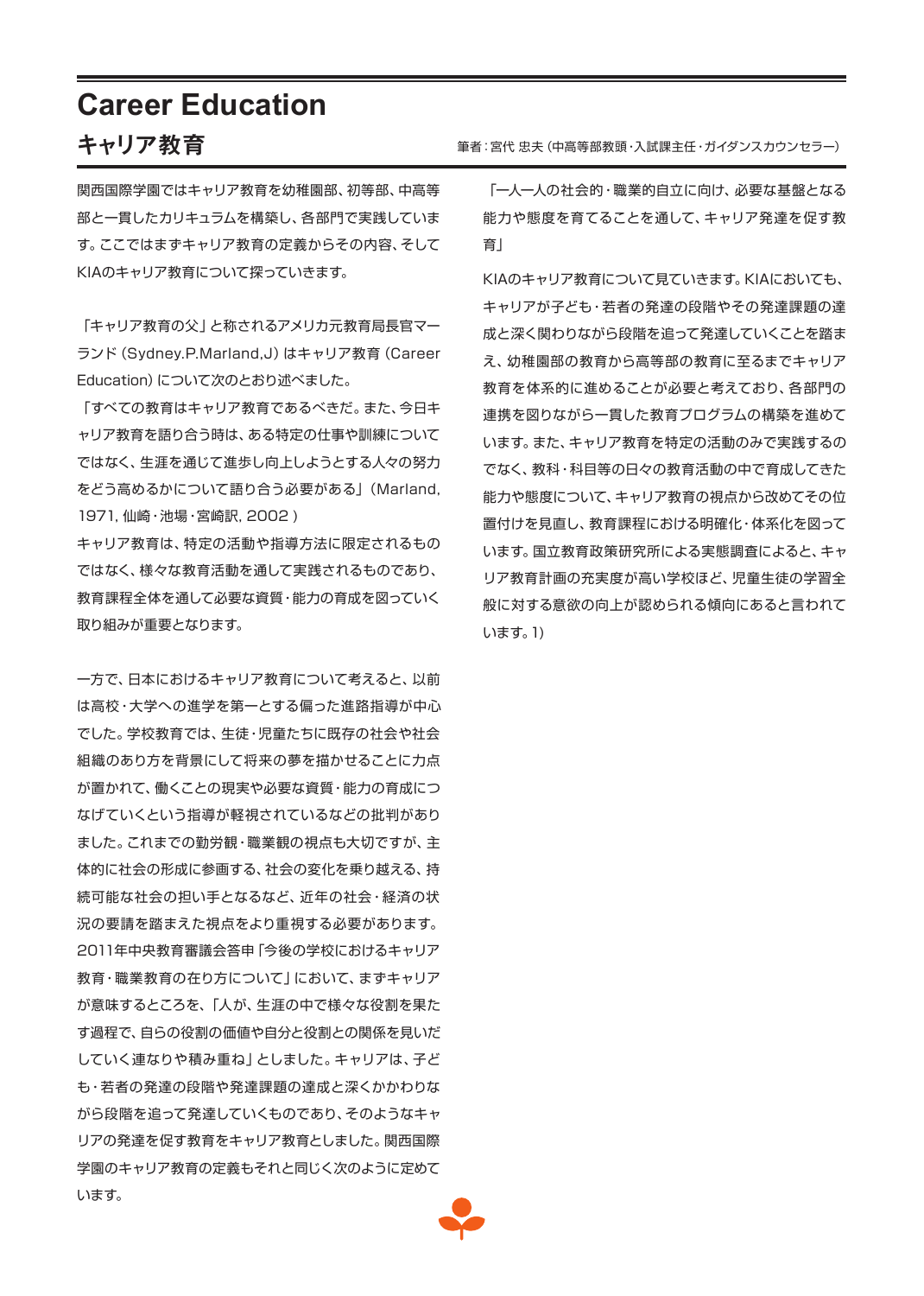私が所属する中高等部では以下の5点に重点を置いていま す。

- ①担任教師による日常的なホームルームにおける活動 ホームルームの活動に今年度から"Student Planner" を導入しました。これはキャリア教育の観点のみならず、 社会性と心の発達をサポートする学年に応じたアクティビ ティが毎週分カリキュラムに取り込まれています。
- ②担任教師によるキャリア発達と形成をサポートする授業 キャリア発達と形成をサポートするよう組まれたKIAキャ リア教育のカリキュラムに沿って担任の教員が行う授業 を定期的に行っています。
- ③専門のガイダンスカウンセラーによる全学年生徒対象の 個別ガイダンスカウンセリング

 教師による生徒理解はもちろんのこと生徒自身の自己理 解や意思決定につなげ、学び続ける意欲と自信を持たせる ことが最大の目的です。各生徒が希望する進路に向けた サポートも行っていきます。

④ボランティアウィーク

 新型コロナウィルス感染拡大の状況により、昨年度、今年 度は実施できておりませんが、夏休みの期間に外部事業 所にて職業体験を行います。今後は地域、外部の機関と の協力体制をより充実し、生徒の学びの機会を増やして いきます。

#### ⑤外部提携講師によるリーダーシップ教育

 株式会社MIRAIingと提携し、MBAの教育課程の中で取 り入れられているリーダーシップ教育の方法・概念を中高 生向けにアレンジしたプログラム、授業を生徒に提供して います。MIRAIingはリーダーを「困難な状況でも、解決 すべき課題を意識し、自分の強みを活かして問題解決に 取り組みながら、他者とも協働し、社会にポジティブなイ ンパクトを与えるべく、時計の針を良いベクトルで前に進 めていくことができる人」と定義しています。これまで、 「リーダーシップ」「哲学的意思決定」「交渉力」「世界 的潮流から見る自分の将来」というテーマで授業をして います。

人のキャリア形成は一生続くものであり、そのために必要な 力の基盤を学校でしっかり作り、社会に出た後もこれを伸長 していかなければなりません。社会的・職業的自立に向けて 必要となる能力・態度を、子どもの発達段階に応じて育成し ていくとともに、キャリアの発達は個々の子どもそれぞれに よって異なるという視点から、きめ細かく暖かくサポートし ていけるよう学校の環境と体制をより充実させていきたい と考えています。

#### <参考文献・引用文献>

Marland, JR., S. P. (1971). Career Education Now. The bulletin of the National Association of Secondary School Principals, 55 (355), 1-11. https://files.eric.ed.gov/fulltext/ED048480.pdf

仙崎武,・池場望・宮崎冴子. (2002). 21世紀のキャリア開 発. 文化書房博文社

文部科学省「中央教育審議会答申『今後の学校における キャリア教育・職業教育の在り方について』(2011 年)」 https://www.mext.go.jp/component/b\_menu/shingi

/toushin/\_\_icsFiles/afieldfile/2011/02/01/13018 78\_1\_1.pdf

寺田盛紀(2014年)『キャリア教育論 若者のキャリアと 職業観の形成』学文社

長田徹・清川卓二・翁長有希. (2017). 『新時代のキャリ ア教育』東京書籍

小池順子(2020年)「キャリア教育の推進と学校教育の 仕事 」『千葉経済論叢第63号』

国立教育政策研究所生徒指導・進路指導研究センター 「キャリア教育・進路指導に関する総合的実態調査 第一次 報告書」(2012年) https://www.nier.go.jp/shido/centerhp/career\_jittait yousa/pdf/ver\_all.pdf

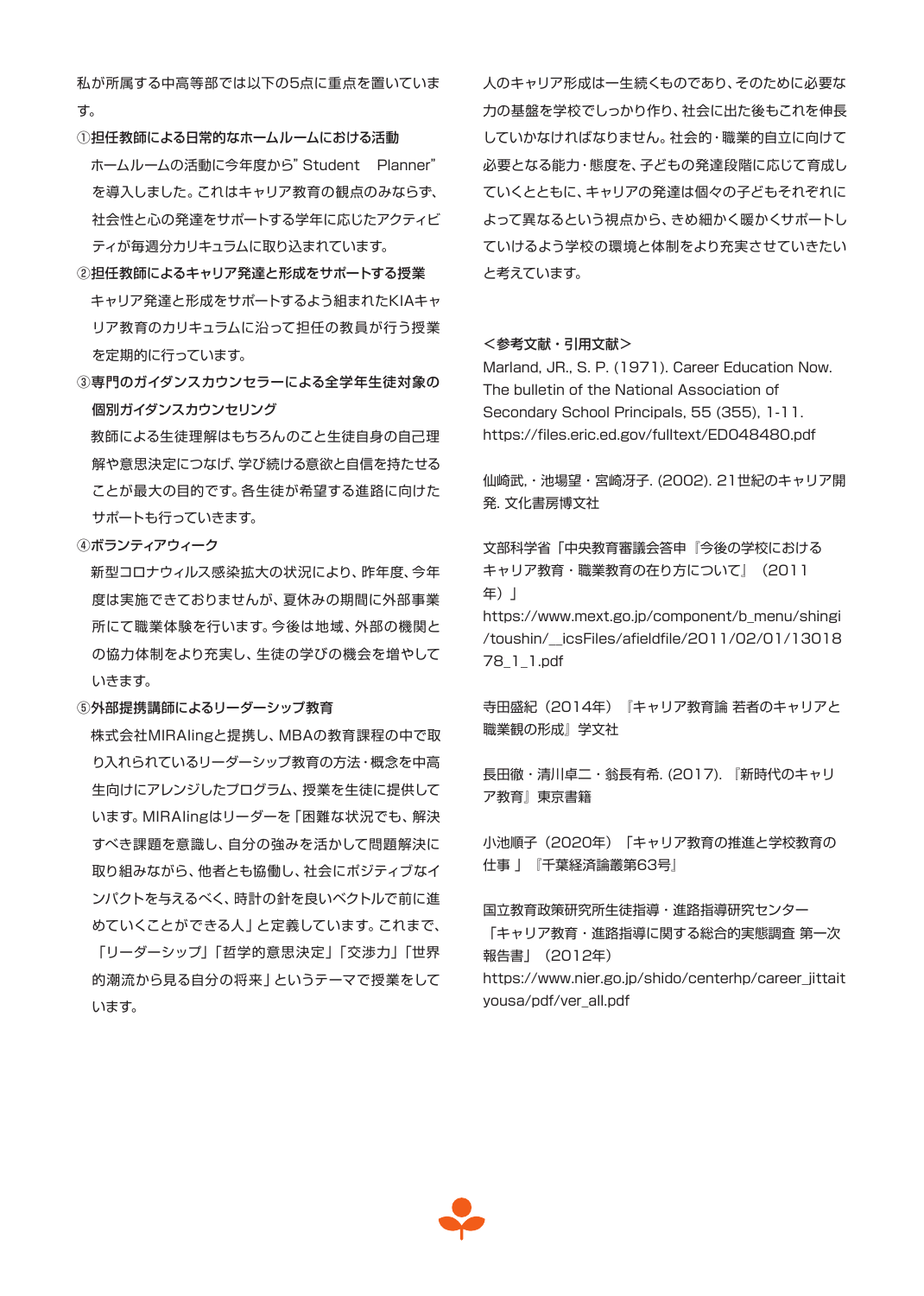# **Career Education**

Written by : Tadao Miyashiro (Secondary School Administration Vice Principal / Head of Admission / Guidance Counselor)

At Kansai International Academy (KIA), career education is practiced in each division with an integrated curriculum that covers kindergarten, elementary and secondary school. First, we will first explore the definition of career education and its contents. And then, we will look at what career education looks like at KIA.

Marland, J., former Secretary of the U.S. Department of Education and the "father of career education," described career education as follows: "All education should be career education. And when we talk about career education today, we need to talk about how to enhance people's efforts to progress and improve throughout their lives, not about a particular job or training."

Career education is not limited to specific activities or teaching methods, but is practiced through a variety of educational activities, and it is important to work on developing the necessary qualities and abilities throughout the entire educational curriculum.

On the other hand, when we think about career education in Japan, people used to focus on career guidance with the primary focus on entering high school and university. School education has been criticized for focusing on having students draw their dreams for the future against the backdrop of existing society and social organizations, and neglecting guidance on the reality of work and the development of necessary qualities and abilities.

While the traditional perspectives of work and occupation are important, we need to place more emphasis on perspectives that take into account the demands of recent social and economic conditions, such as proactively participating in the formation of society, overcoming social changes, and becoming a leader of a sustainable society.

In the 2011 Central Council on Education report, "The Future of Career and Vocational Education in Schools," the meaning of "career" was first defined as "a series or accumulation of roles in which a person discovers the value of his or her own role and the relationship between himself or herself and the roles he or she plays in the process of fulfilling various roles in life. Careers are developed step by step, deeply related to the developmental stages of children and young people and the achievement of developmental tasks, and education

that promotes such career development is called career education. The definition of career education at Kansai International Academy is the same as below. "Education that promotes career development through the development of abilities and attitudes that serve as the foundation for the social and professional independence of each individual. "

KIA believes that it is necessary to systematically promote career education from kindergarten to senior high school, based on the fact that careers develop step by step, deeply related to the developmental stages of children and youth and the achievement of their developmental tasks. Therefore, we are working to build an integrated educational program in cooperation with each department. In addition, rather than practicing career education only in specific activities, we are reviewing the positioning of the abilities and attitudes that have been fostered in day-to-day educational activities such as subjects and courses, from the perspective of career education, in order to clarify and systematize them in the curriculum. According to a survey conducted by the National Institute for Educational Policy Research, schools with more extensive career education plans tend to have more motivated students.1)